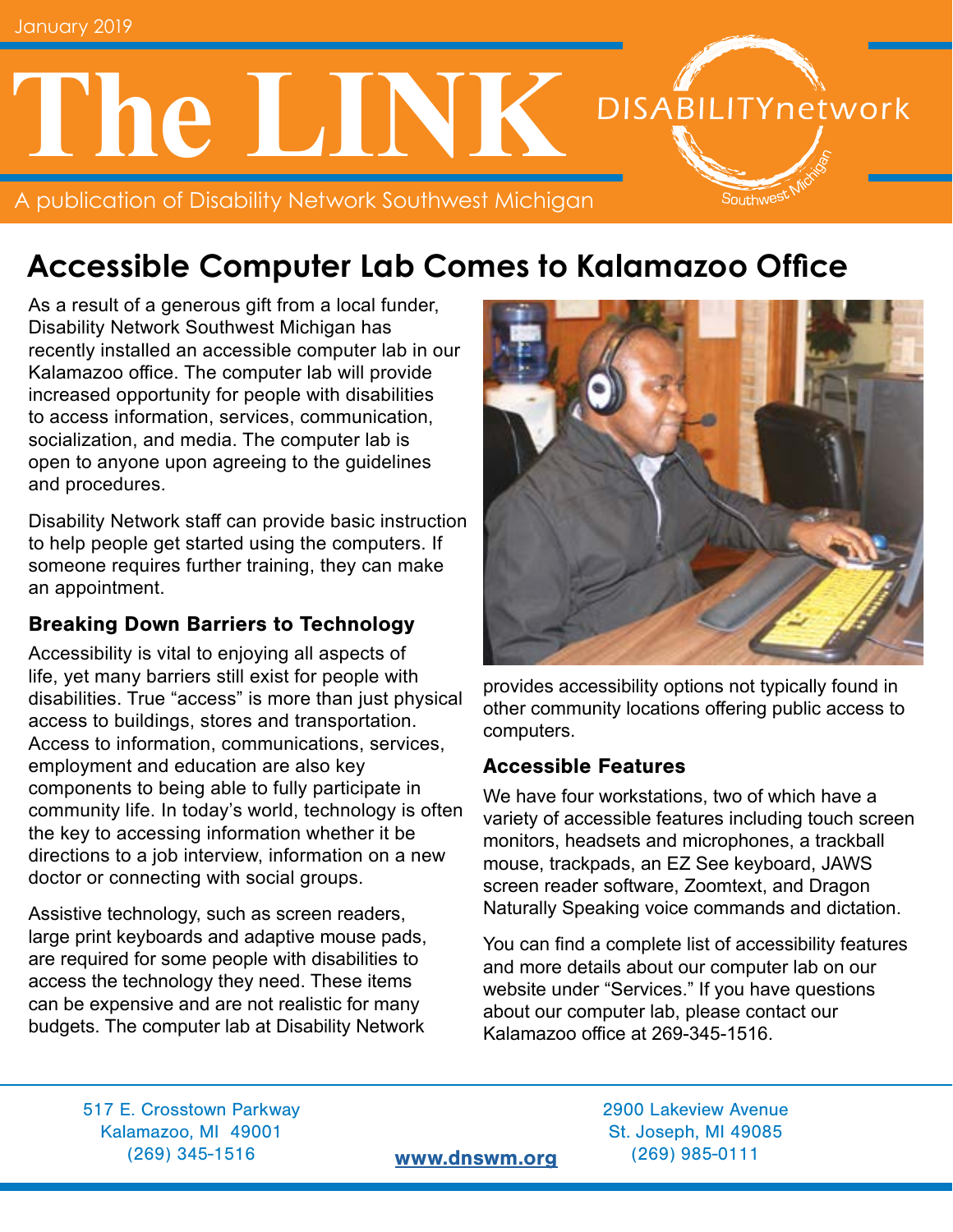### **MOVIE + LUNCH + DISCUSSION 2019 Movie Series**

We are hosting a [series of disability-themed movies](http://www.dnswm.org/lunch-learn-movie-series/) over the next few months. Join us for lunch, watch the movie and discuss the issues afterward. We are offering these events in three locations:

**Kalamazoo**: Disability Network Southwest Michigan: 517 E. Crosstown Parkway

**Battle Creek**: United Way of the Battle Creek and Kalamazoo Region: 34 W. Jackson St., Ste. 4B

**St. Joseph:** Disability Network Southwest Michigan: 2900 Lakeview Avenue

Join us for one, two or all three movies; select the locations and dates that works for you and RSVP to Miranda for the event(s) you'd like to attend at (269) 345-1516 x120 or [grunwellm@dnswm.org](mailto:grunwellm%40dnswm.org?subject=). Let us know if you need an accommodation to participate.



FEBRUARY: Intelligent Lives is a catalyst to transform the label of "intellectual disability" from a life sentence of isolation into a life of possibility for the most systematically segregated people in America. The film stars three pioneering young American adults with intellectual disabilities who challenge perceptions of intelligence as they navigate high school, college, and the workforce.

**Kalamazoo Battle Creek St. Joseph** 11:30–1:30 11:30–1:30 11:30–1:30

Monday, February 11 Tuesday, February 26 Wednesday, February 27<br>11:30–1:30 11:30–1:30 11:30–1:30

MARCH: Keep the Change is a romantic comedy that follows the budding relationship of two people with autism. Their relationship must weather her romantic past, his judgmental mother and their own preconceptions of what love is supposed to look like. This film casts actors with autism to play characters with autism, offering a refreshingly honest portrait of a community seldom depicted on the big screen.

**Kalamazoo Battle Creek St. Joseph** 11:30–1:30 11:30–1:30 11:30–1:30

Monday, March 18 Tuesday, March 26 Wednesday, March 27

APRIL: **Infinitely Polar Bear** is based on the true story of a father who is recovering from a manic breakdown and soon finds himself in over his head when he takes on the role of primary caregiver for his daughters while his wife returns to graduate school.

**Kalamazoo St. Joseph Battle Creek** Wednesday, April 17 Wednesday, April 24 11:30–1:30 11:30–1:30 11:30–1:30

Disability Network Southwest Michigan has a fragrance-free policy. For the well-being of those with scent sensitivities, please do not wear scented products when visiting our office or attending events.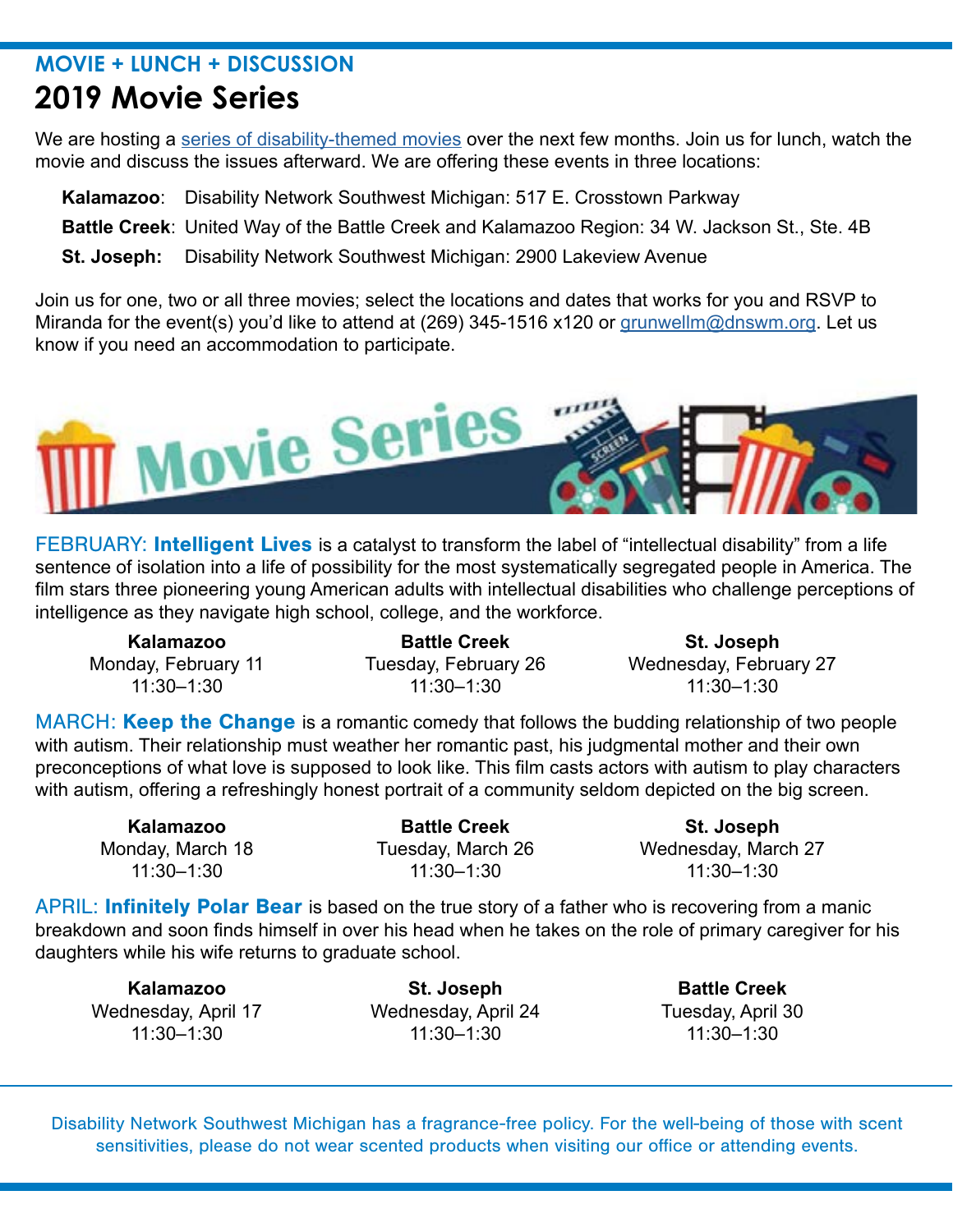# **More Than 7,000 Served in 2018!**

Disability Network Southwest Michigan has wrapped up our books for fiscal year 2017-2018. Here's a look at 2018 by the numbers:

- •7,332 people served in 8 counties
- •5,860 Information & Referral requests answered
- •1,378 people with disabilities received Independent Living supports
- 753 youth with disabilities served
- 247 people received Social Security Benefits **Counseling**
- 16 Veterans with disabilities received Independent Living supports
- 29 ramps built
- •48 people with disabilities transitioned out of nursing facilities and into community-based living resulting in saving Michigan taxpayers over \$3,600,000
- 167 people with disabilities received transportation assistance
- •236 presentations in the community with 2,937 people participating
- 39 informational booths in the community

# **Make Emergency Preparedness your New Year's Resolution!**

Emergencies can strike at any time and winter weather brings some additional hazards. This year, why not make a New Year's resolution to put together an Emergency Preparedness Kit so you will have the peace of mind knowing that you are ready for anything!



### What to include in your Emergency Preparedness Kit:

- A supply of bottled water and food that won't go bad and doesn't need to be cooked
- Flashlights, batteries, cell phone charger
- First aid supplies and a supply of any medicines
- Warm blankets and a change of clothing
- Extra toiletries and hygiene items. A collection of travel size items will save space and give you a variety of what you need.
- Up-to-date contact information for people or services you may need to reach in an emergency and copies of your ID and insurance card

For more information about [Emergency Preparedness](http://www.dnswm.org/resources/information/emergency-preparedness/), visit our website under "Resources."

## **Assistive Technology Resources**

"Assistive technology" and "assistive devices" are names for the tools & gadgets that might be the key to remaining independent at home for people with a variety of disabilities. You will find a list of Assistive Technology resources on the [Assistive Technology](http://www.dnswm.org/services_menu/information-referral/assistive-technology/) page of our website under "Resources."

The Assistive Technology Loan Fund (ATLF) is a low interest loan available to people with disabilities and their family members to help purchase items like wheelchair-accessible vehicles, hearing aids, mobility devices, communication devices, or adapted recreation equipment. The ATLF can also pay for home modifications, including ramps, to make your home more accessible. For more information, contact Lewis Whalen at [whalenl@dnswm.org](mailto:whalenl%40dnswm.org?subject=) or (269) 345-1516 x107.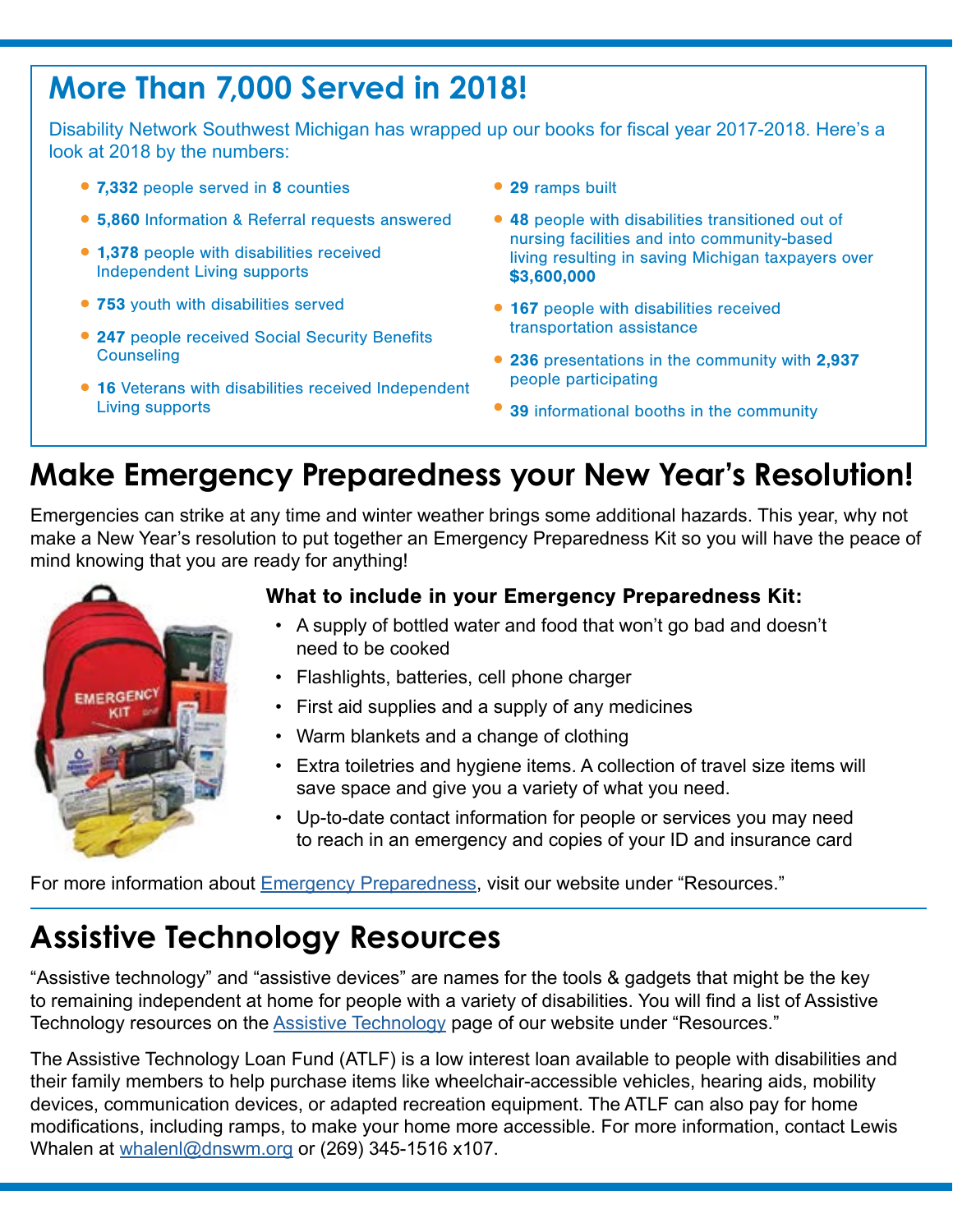# "DISABILITY IS **A STRENGTH**

"Our number one issue is still old attitudes toward us, and those old attitudes see us as helpless and unable and disability can make you very strong and very able." *— Ed Roberts*



# **Ed Roberts Paved the Way for Disability Rights Advocacy**

January 23 is Ed Roberts Day. Roberts is often referred to as "the father of the Independent Living Movement" because of his persistent and successful advocacy work for disability rights beginning in the 1960s. As a result of contracting Polio when he was eight years old, Roberts was paralyzed from the neck down and required the use of an iron lung to assist him with breathing. He started advocating for his rights at a young age when his high school threatened to deny him a diploma because he had not completed driver's education and physical education.

From high school, Roberts went on to college and was eventually enrolled at the University of California–Berkley where his advocacy work really blossomed. He organized a group of students with disabilities on campus to form a students' disability rights group known as the "Rolling Quads." Their success in advocating for disability rights on campus soon inspired the Rolling Quads to move out into the broader community which eventually led to the creation of the Berkeley Center for Independent Living (CIL)—the first independent living service and advocacy program run by and for people with disabilities.

Advocacy continues to be the cornerstone of the Independent Living Movement. CILs throughout the country have adopted the phrase, "Nothing about us, without us," which reflects the deeply held principle that people with disabilities should be included in, and central to, discussions and policy making pertaining to disability.

Ed Roberts is one of many dedicated disability rights organizers who have paved the way to a greater awareness of disability rights within the framework of civil rights. It's rarely just one person who makes change happen. You can be an important part of effecting meaningful change in your community, or the broader community, by working with advocacy groups, contacting your local, state or national representatives, joining committees that create policy, or simply showing up at committee meetings to add strength to the voices of others.

### Disability Network's Advocacy Groups

Disability Network Southwest Michigan facilitates two disability advocacy teams which are open to anyone to participate in.

- **• The Access Team** works on projects that improve accessibility for people with all types of disabilities and educates businesses and community leaders about barriers to full inclusion. This group meets at our Kalamazoo office on the 2nd & 4th Wednesday of each month, 12:30–1:30.
- **• The Transportation Advocacy Group** (TAG Team) monitors the day-to day service of public transit in Kalamazoo County to ensure that it complies with the Americans with Disabilities Act. This group meets at our Kalamazoo office on the 2<sup>nd</sup> & 4<sup>th</sup> Wednesday of each month, 11:00-Noon.

For more information about our [advocacy services](http://www.dnswm.org/services_menu/advocacy-education/disability-rights-advocacy/) and [advocacy groups](http://www.dnswm.org/services_menu/advocacy-education/advocacy-teams/), visit the Advocacy area of our website under "Services."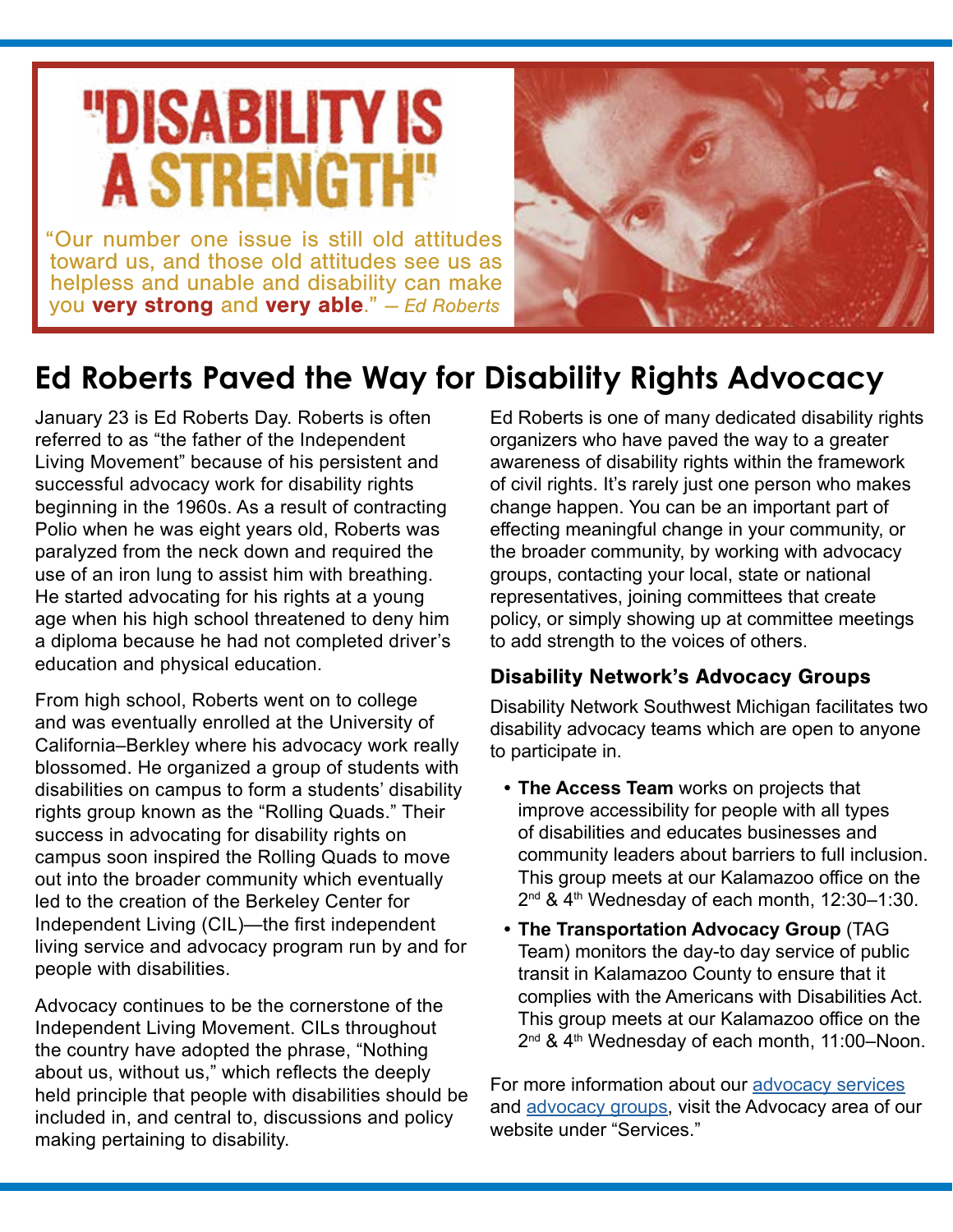### **NEW WORKSHOP The Rise & Triumph of the Disability Rights Movement**

Join us for this **ALL NEW** [Disability Rights workshop](http://www.dnswm.org/rise-triumph/)! We will watch and discuss the new documentary film, *Defiant Lives* which traces the origins of the world-wide disability rights movement. This film tells the stories of the individuals who bravely put their lives on the line to create a better world where everyone is valued and can participate in society.



This event is free and open to the public. Select the location and date that works for you and RSVP to Miranda at (269) 345-1516 x120 or [grunwellm@dnswm.org](mailto:?subject=) and let us know if you need an accommodation to participate.

| Kalamazoo:  | <b>Wednesday, January 23</b>                                                                 | $2:00 - 4:00$                                                                                       |
|-------------|----------------------------------------------------------------------------------------------|-----------------------------------------------------------------------------------------------------|
|             | Disability Network Southwest Michigan 517 E. Crosstown Parkway                               |                                                                                                     |
|             | <b>Battle Creek: Tuesday, January 29</b>                                                     | $1:00 - 3:00$<br>United Way of the Battle Creek and Kalamazoo Region: 34 W. Jackson Street, Ste. 4B |
| St. Joseph: | <b>Wednesday, January 30</b><br>Disability Network Southwest Michigan   2900 Lakeview Avenue | $10:00 - 12:00$                                                                                     |

### **MOVIE + LUNCH + DISCUSSION Intelligent Lives**

From award-winning filmmaker Dan Habib comes the film *[Intelligent Lives](http://www.dnswm.org/lunch-learn-intelligent-lives-vb-2019/)*, a catalyst to transform the label of "intellectual disability" from a life sentence of isolation into a life of possibility for the most systematically segregated people in America. *Intelligent Lives* stars three pioneering young American adults with intellectual disabilities who challenge perceptions of intelligence as they navigate high school, college, and the workforce.



This event is free and open to the public. Please RSVP to Miranda at (269) 345-1516 x120 or [grunwellm@dnswm.org](mailto:grunwellm%40dnswm.org?subject=) and let us know if you need an accommodation to participate.

**Lawrence: Friday, January 18 | 11:30 – 1:30**  Van Buren ISD Conference Center - Elberta Room | 490 S. Paw Paw Street

### Our Publications:

The LINK is our quarterly newsletter, available in print or emailed in electronic format. And is available in alternative format upon request.

Disability Digest is a monthly e-publication focused on Disability Rights issues and upcoming Disability Network happenings. Available in electronic format only.

You can sign up online for our publications at www.dnswm.org; or contact Dale at [abbottd@dnswm.org](mailto:abbottd%40dnswm.org?subject=) or (269) 345-1516 x123. Current and past issues of our publications are available on our website at www.dnswm.org.